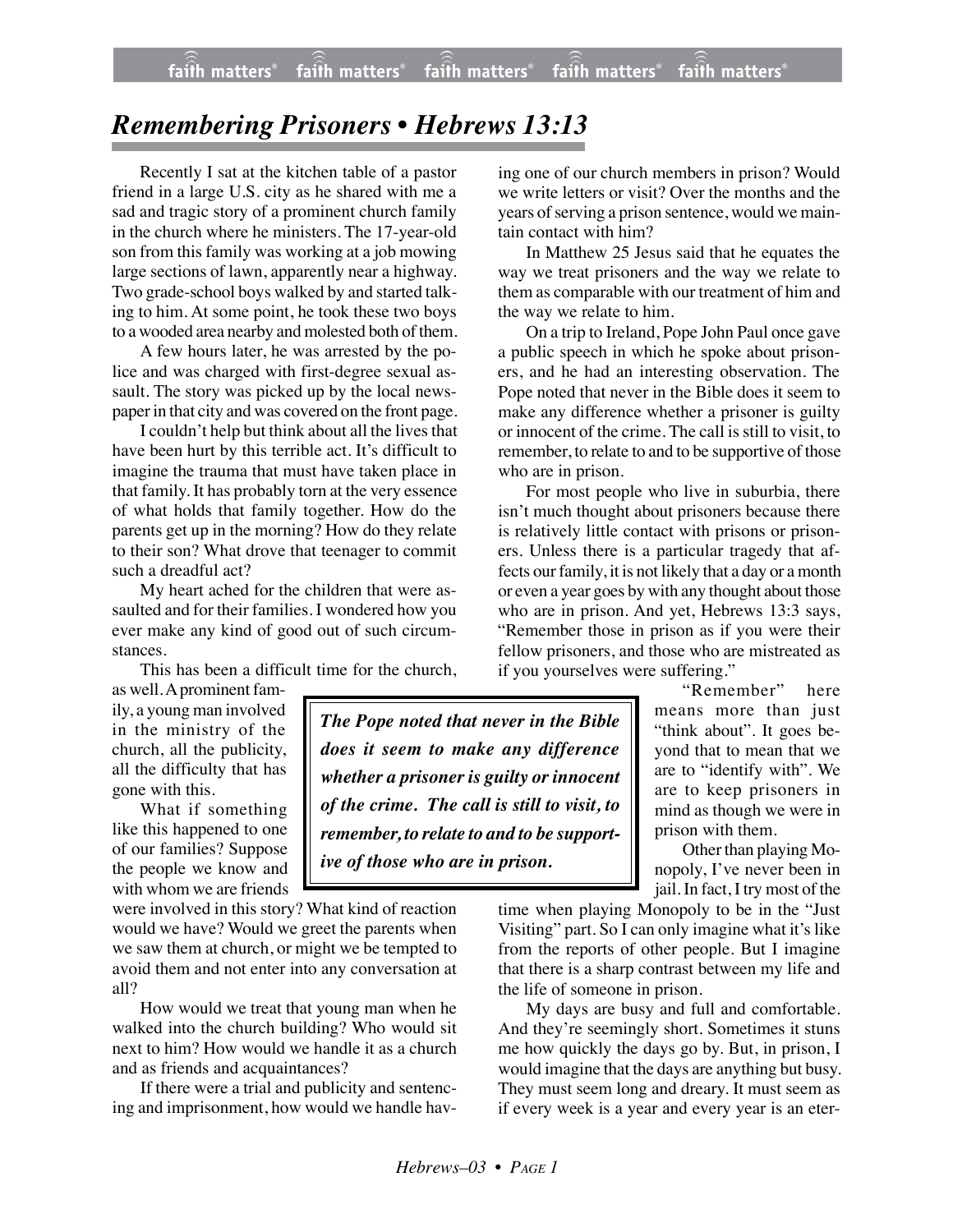nity.

My life, perhaps yours also, is filled with comforts that border on luxury. I live in a lovely home, have a fine family, have many conveniences and have plenty of good food that I can eat any time I want. Life is comfortable. In comparison to just about all the rest of the world's population outside of the United States, I live like a king.

I think of those behind bars as experiencing discomforts and violence and loneliness and regimentation and lack of freedom. It must be awful to be closed behind bars day after day and night after night for year after year, sometimes without any prospect of freedom ever again. For others, when the prospect of freedom becomes a reality, the outside world is so intimidating and so terribly different that it's too frightening to step into.

At the same time, we need to recognize that we live in a sinful world with crime and violence and aggression, and, as a society, we must deal with those realities. As part of the sinful world in which we live, we must recognize that punishment and prison are necessary evils.

We have more prisoners in the United States than we have ever had at any point in our history. Overcrowding in our prisons is common. Chuck Colson says that the majority of prisoners in the United States today have been convicted of nonviolent crimes. Many times our prisons are counterproductive because, when people are released, they are worse off than when they went in and have not been rehabilitated at all. Many people are in prison for crimes they did commit. Whatever the reason for being there, the clear teaching of the Bible is that they must not be forgotten. Like the early church, we must take very seriously the instruction of Hebrews 13:3 to remember prisoners.

Let me give you some quotes. The first was from a man named Aristides. Aristides was anything but a Christian. He was probably one of the greatest classic orators of ancient Greece, and he was a heathen of the first order. Yet he was aware of Christianity. In one of his great speeches, he spoke of Christians saying, "If they hear that any of their number is imprisoned or in distress for the sake of their Christ's name, they all render aid in his necessity. And if he can be redeemed, they set him free." The mark of Christians in the early centuries was their concern and action on behalf of prisoners.

Prisons in those days were often very different from ours. Some had cells that were pathetically overcrowded, some were dungeons where prisoners were severely tortured. More often than not, long-term prison sentences in the early centuries of the church were exacted in mines, in remote areas or in exile to distant islands. The Apostle John was imprisoned on the island of Patmos when he wrote the Book of Revelation.

What did the church do? Well, the Apostolic Constitution, another early Christian document, says, "If any Christian is condemned for Christ's sake to the mines by the ungodly, do not overlook him but from the proceeds of your toil and sweat save him something to support himself and to reward the soldier of Christ." And they did it.

When the Numidians took captives from Carthage in North Africa, the people from the Church of Carthage gave thousands and thousands of dollars in order to pay a ransom and set them free.

Some Christians in the Roman Empire even went so far as to sell themselves into slavery so that they could get brothers and sisters in Christ out of jail by paying their debts.

By the fourth century, early Christians became well known for bribing prison guards so that they could get into prison and help the prisoners there. This got so out of hand that the Emperor Licinius passed legislation that made it illegal "to show kindness to sufferers in prison by supplying them with food, and no one was to show mercy to those starving in prison."

William Barclay, the Scottish writer, said that in the early days no Christian in trouble for his faith was ever neglected or forgotten by his fellow Christians.

The apparent assumption of the Holy Spirit in giving to u s Hebrews 13:3 is that, when you are on the outside and when you're free, it's very easy to forget those who are on the inside and who have lost their freedom.

But, what about us? What are Christians doing today? Gratefully, I can report that Christians are doing a lot and have a great deal of concern for those behind prison bars. Chuck Colson, former counsel to President Richard Nixon, has been instrumental in beginning and enlarging the ministry of Prison Fellowship. Today there are thousands of Christians nationwide who are caring for inmates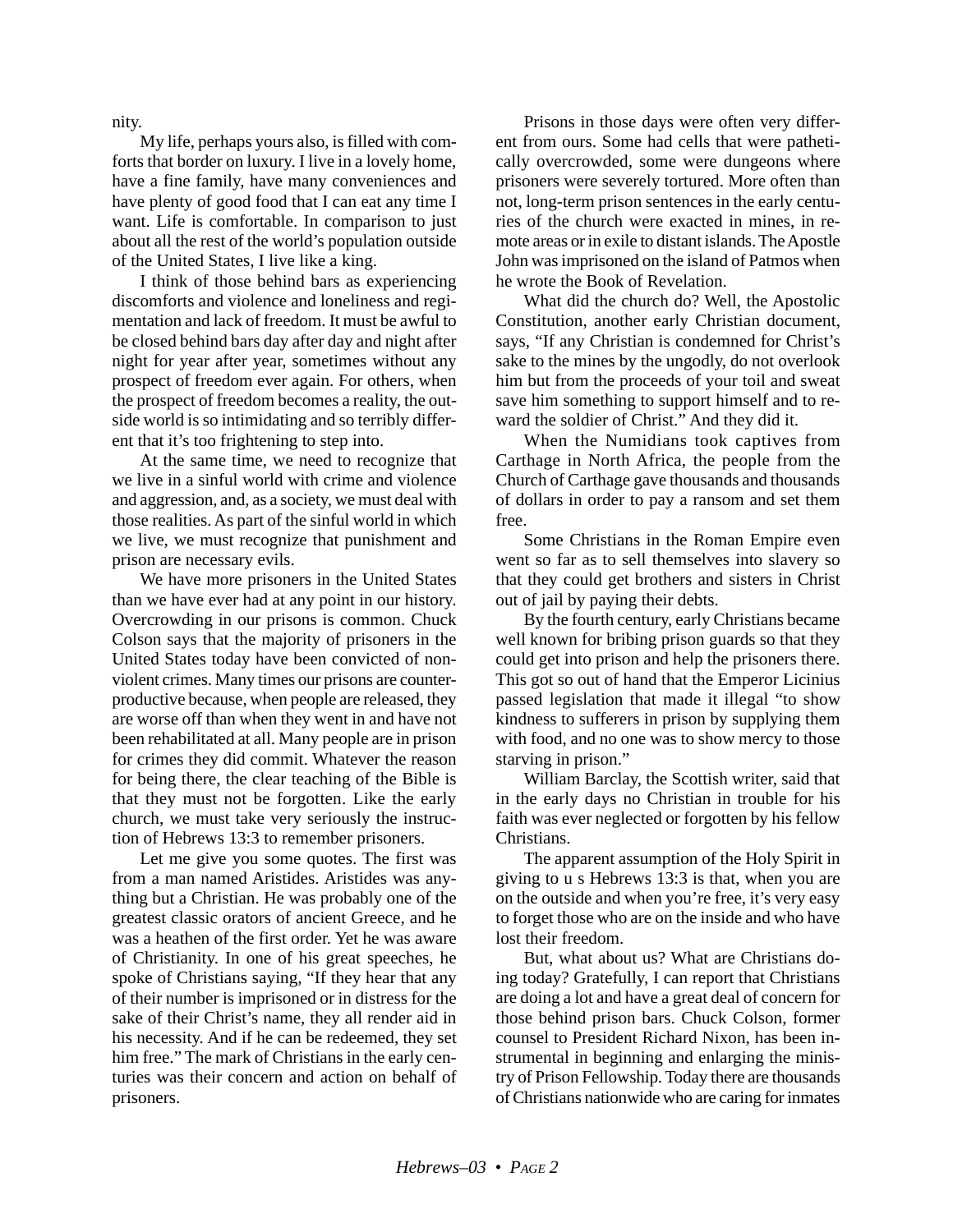in hundreds of federal, state, county and municipal prisons.

In the state of Minnesota alone, there are hundreds of Christians who are specifically involved in Prison Fellowship ministries of all kinds – visiting prisoners, writing letters, ministering to their families and helping ex-offenders return to outside society, all in the name of Jesus Christ.

Floyd Pinotti is the director of Prison Fellowship for Minnesota and the Dakotas. He says that "an increased number of people are willing to spend time going into prisons, writing to prisoners, helping their families and sharing with ex-prisoners . .

. . The people who open their homes as host families, the people that visit, the people that are involved in prayer-chains . . . tell me that they receive more than they give."

Most of us are not going to write to prisoners or go to jail to visit prisoners, but some of us should. Certainly, as a church family, we need to take seriously the clear commandment of the Bible to do something.

But, perhaps this is the ministry that God has laid on your heart and you'll say, "I'll do it. I'll check it out and find out what I can do."

God tells us to remember those who are in prison as though we were in prison with them. We are to imagine ourselves in that circumstance and we are to treat others accordingly. That's the first part of the verse.

The second part of Hebrews 13:3 is to remember "those who are mistreated as if you yourselves were suffering." This is talking about all kinds of people: people who

are hurting, who are suffering, who are in trouble. As Christians, we are called upon to be the friend of the oppressed. It may be starving people in sub-Sahara Africa. It may be those who are desperately poor in war-torn Central America or in Mexico; it may be oppressed citizens of Afghanistan or other countries; it may be the unemployed or the underemployed in our own metro area or in our own community or in our own church. It may be those who are broke or sick or hated or unwelcome or discriminated against. The idea is that if anyone is going to care, if anyone is going to be concerned, it ought to be Christians and the church of Jesus Christ.

But, that is a terribly broad principle. Is there

any way to narrow it down? Is there any way to prioritize our responsibility as Christians to those who are hurting throughout the world?

There is. Clearly, the instruction of the Bible, in 1 Corinthians 12:26 and elsewhere, is that we have a responsibility first to those who are Christians. "If one part (of the body of Christ, the church) suffers, every part suffers with it; if one part is honored, every part rejoices with it." So, we have a responsibility first of all to Christians, and then we have a broader concern and responsibility for people who are hurting no matter where they are.

We are given an interesting reason, in the end of Hebrews 13:3, to remember those who are mistreated. We're to do it as if we ourselves are suffering. And, implicit in this is the idea that we, also, may face the same mistreatment and afflictions as the person to whom we minister.

There is an increasingly popular teaching that if someone is a Christian, that person ought to have trouble-free living. That teaching is not only unbiblical, it borders upon dangerous heresy. There are those who say: "Become a Christian and your problems will all disappear." "Serve God and he will heap up for you material blessings galore. You will be wealthy beyond measure." "Give to God and he will give back to you in such an abundance that it's an investment that cannot be beat, no matter what your investment strategy." "If you're re-

*God tells us to remember those who are in prison as though we were in prison with them.*

ally a person of faith, then you'll never be sick. And, if you are sick, have enough faith and you will be healed." "If you are a child of the King, you ought to live

like a prince or princess—you ought to live like a king."

There are some unfortunate results of this unbiblical teaching. When things go wrong, there can be an inaccurate assumption that this is a result of lack of spirituality. If some tragedy strikes, if a child dies, or if I have some awful illness, then it is assumed that God is punishing me for some awful sin in my life. It's hard sometimes to convince people that you can walk with the Lord and still have problems; yet that is exactly what the Bible teaches. Another part of it is that, when things go well, people sometimes come to the conclusion that it must be a reward from God for godliness.

Several years ago a Twin Cities businessman